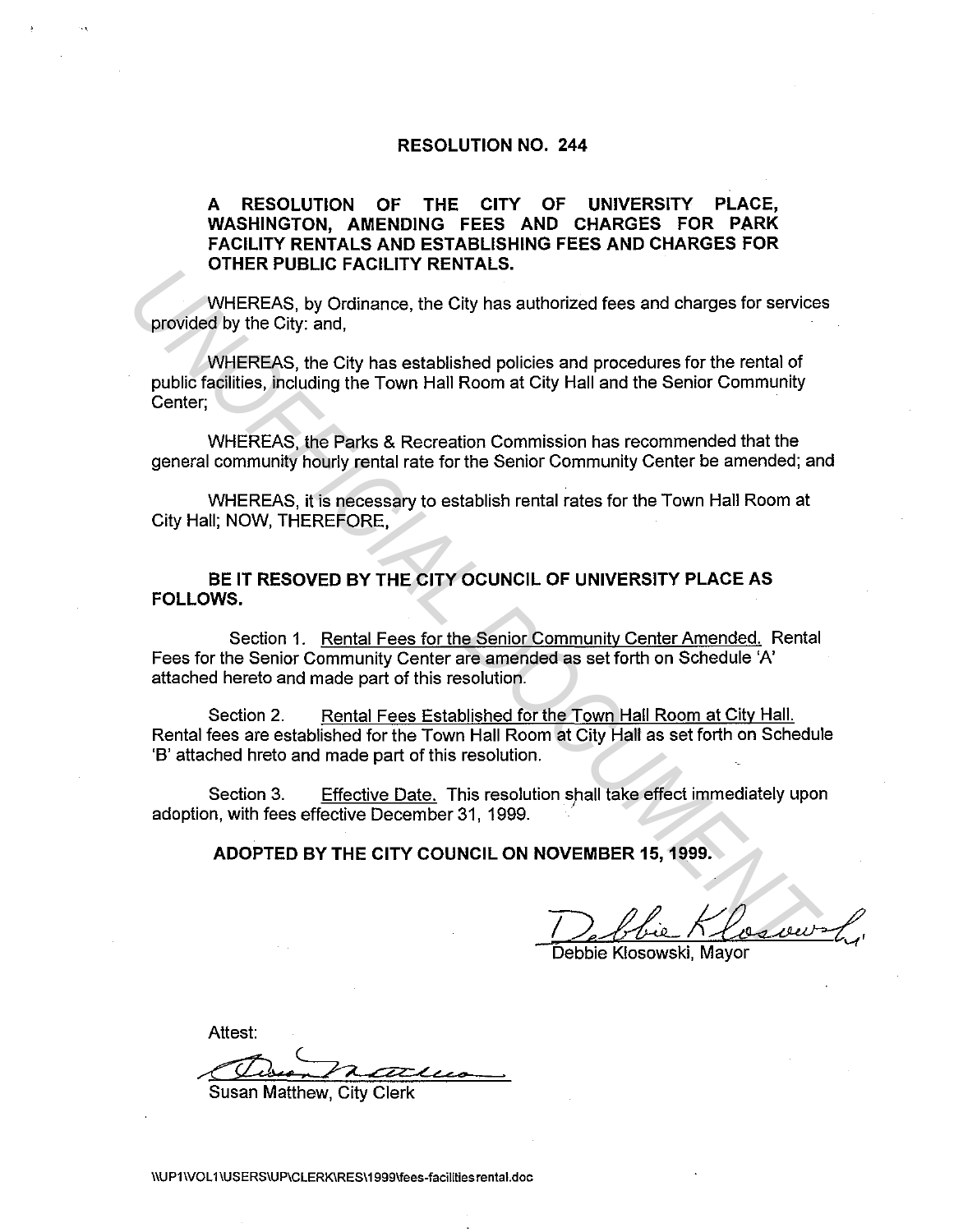## **SCHEDULE 'A'**

### **Senior/Community Center Facility Rental Policy Categories, Usage Time Priorities and Fees Schedule**

#### **I. User Groups/Categories**

Category I - Includes the user groups of Profit, Social and Fundraising and requires city staff to be in attendance during rental. Two (2) hour rental minimum required. .

Category II - Includes user groups of City recreation programs, Community, and City departtnents and do not require city staff to be in attendance during rental. One hour rental minimum required.

#### **II. Facility Usage Time**

**There are three primary facility usage times available for rental and use besides the City of University Place Park and Recreation Senior programs scheduled Monday - Friday, 9:00am - 2:00pm. There are classified as Prime, Non-Prime and Program times and are illustrated in the following chart.** 



#### **Ill. Scheduling Priorities**

In order to have a balanced and equitable rental usage, the following scheduling priorities have been established.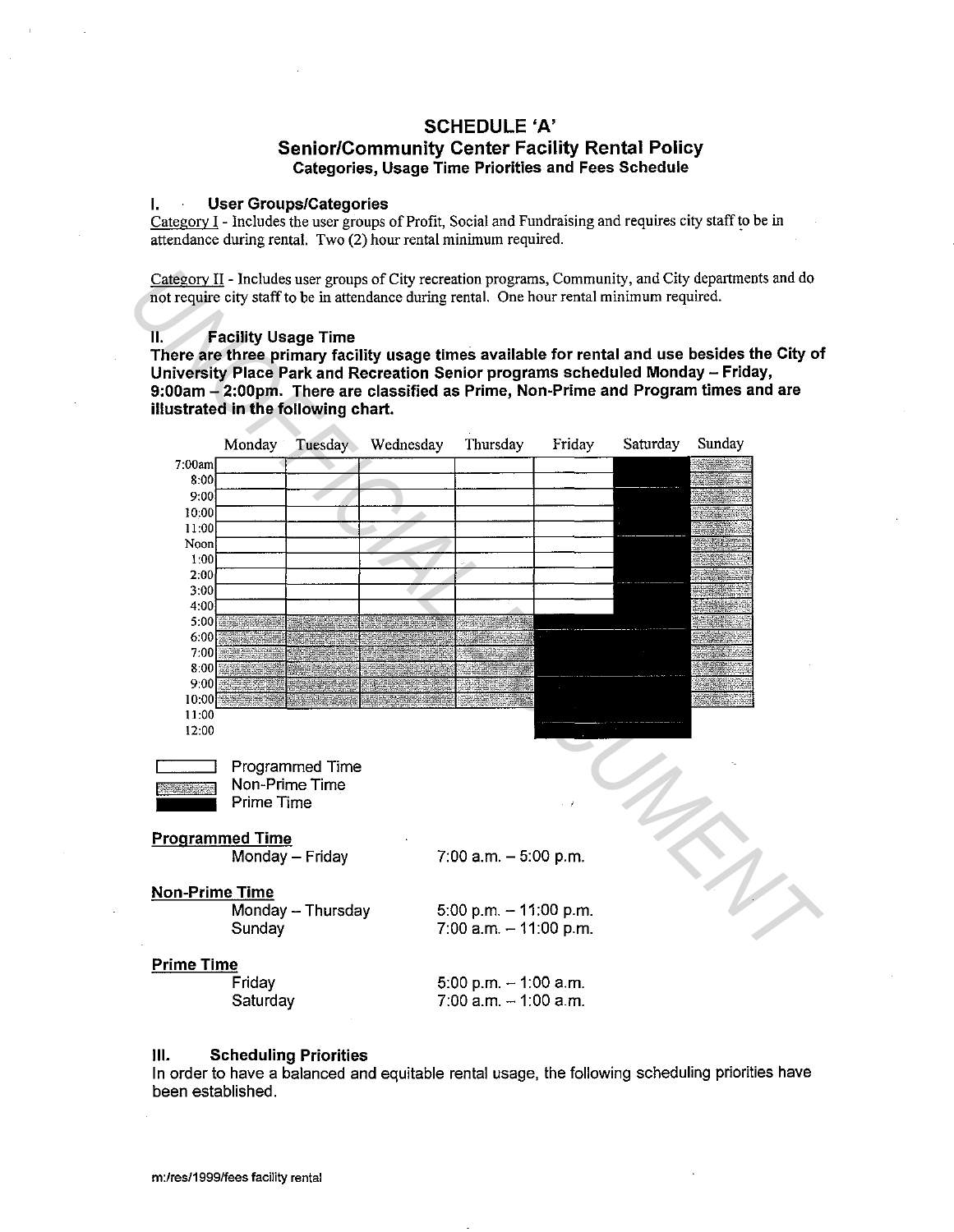|             | Group                      | <b>Prime Time</b> | <b>Non-Prime Time</b>                  |
|-------------|----------------------------|-------------------|----------------------------------------|
| Category I  | Profit                     |                   | ∽⊓α                                    |
|             | Social                     |                   | ستتم                                   |
|             | Fundraising                | 4 SI              | טווה                                   |
| Category II | <b>Recreation Programs</b> | নাব               | 1 <sup>st</sup> (Tuesday and Thursday) |
|             | Community                  | ⊼π⊄               | 1 <sup>st</sup> (Monday and Wednesday) |
|             | <b>City Department</b>     | יים               |                                        |

## **IV. Rental Fees**

|             | Group                      | Fee (Hourly)   |                    |
|-------------|----------------------------|----------------|--------------------|
|             |                            | Non-Resident   | Resident           |
| Category I  | Profit                     | \$83.00        | \$71.50            |
|             | Social                     | \$57.50        | \$50.00            |
|             | Fundraising                | \$57.50        | \$50.00            |
|             | Youth Fundraiser           | \$14.50        | \$12.50            |
| Category II | <b>Recreation Programs</b> | N/A            | \$5.50             |
|             | Community                  | \$6.50 \$30.00 | $$5 - 50 - $25.00$ |
|             | <b>City Departments</b>    | <b>N/A</b>     | $\overline{\$0}$   |
|             |                            |                |                    |
|             |                            |                |                    |